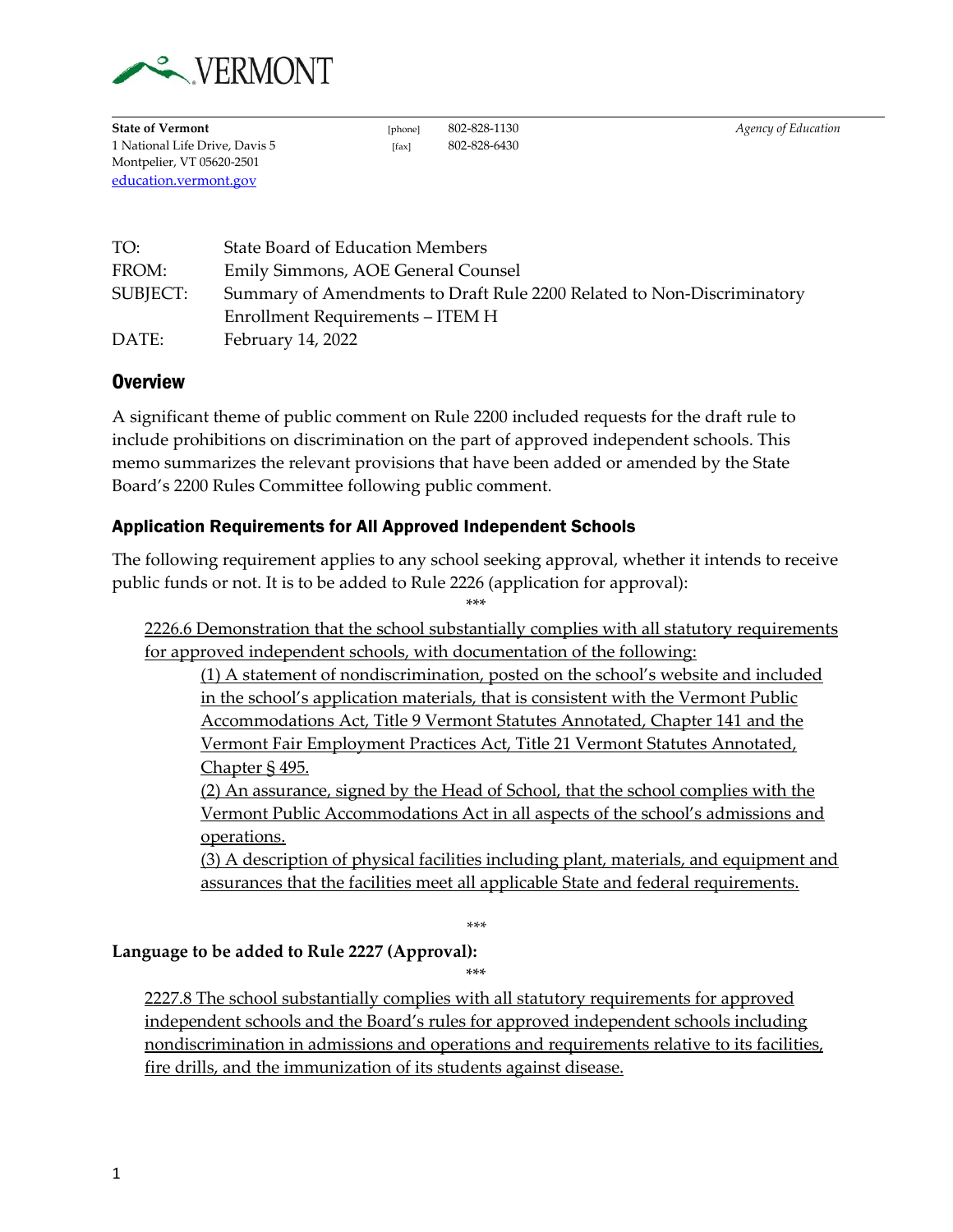## Requirements of Act 173

Act 173 has a new requirement for any approved independent school that intends to receive public tuition funds. These schools must enroll any student with an individualized education program who requires special education services and who is placed in the approved independent school as an appropriate placement and least restrictive environment for the student by the student's IEP team or by the LEA. Importantly, this enrollment requirement does not apply to therapeutic independent schools.

The State Board's 2200 Rules Committee discussed whether this new requirement also means that schools accepting public tuition must offer open enrollment. Act 173 did not discuss open enrollment or the specific procedures that would be required to facilitate enrollment of publicly funded students, whether eligible for special education or not. The General Assembly could have required blind enrollment or non-selective enrollment practices at approved independent schools, but it did not. For example, in 16 V.S.A. § 822a, the statutes describe a lottery process that a public school must employ when interest in public school choice exceeds capacity. The same section also outlines the specific capacity limits that may be placed on the program. No similar requirements for approved independent schools exist in Act 173.

# Rule 2229 Amendments to Enrollment Process

The provisions of Rule 2229 included below are the steps that approved independent schools, LEAs and families/students must follow in the process of enrollment by a publicly funded student in an approved independent school.

| As Originally Proposed to ICAR                   | As Recommended by 2200 Committee                 |
|--------------------------------------------------|--------------------------------------------------|
| Section 22298 Special Education Approval         | <b>Section 22298 Special Education Approval</b>  |
| of Independent Schools. Approval to              | of Independent Schools. Approval to              |
| <b>Receive Public Tuition, Special Education</b> | <b>Receive Public Tuition, Special Education</b> |
| <u>Approval.</u>                                 | <u>Approval.</u>                                 |
| <del>22298.1</del>                               | <del>22298.1</del>                               |
| 2229.1(1) Enrollment: Requirements for           | 2229.1(1) Enrollment: Requirements for           |
| <b>Independent Schools, Students, and LEAs.</b>  | <b>Independent Schools, Students, and LEAs.</b>  |
|                                                  | In order for an in state independent school      |
| In order for an in-state independent school      | to receive public tuition, it shall enroll any   |
| to receive public tuition, it shall enroll any   | student with an individualized education         |
| student with an individualized education         | program who requires special education           |
| program who requires special education           | services and who is placed in the approved       |
| services and who is placed in the approved       | independent school as an appropriate             |
| independent school as an appropriate             | placement and least restrictive                  |
| placement and least restrictive                  | environment for the student by the               |
| environment for the student by the               | student's IEP team or by the LEA. This           |
| student's IEP team or by the LEA. This           | requirement shall not apply to an                |
| requirement shall not apply to an                | independent school that limits enrollment        |
| independent school that limits enrollment        | to students who are on an IEP or a plan          |
| to students who are on an IEP or a plan          | under Section 504 of the Rehabilitation Act      |
| under Section 504 of the Rehabilitation Act      | of 1973, 29 U.S.C. §794 and who are              |
| of 1973, 29 U.S.C. §794 and who are              | enrolled pursuant to a written agreement         |
| enrolled pursuant to a written agreement         | between the LEA and the school. approval         |
| between the LEA and the school. approval         | for purposes of Rules 2224.2 and 2228.2          |
| for purposes of Rules 2224.2 and 2228.2          | and 16 V.S.A. 2958(e), it shall obtain           |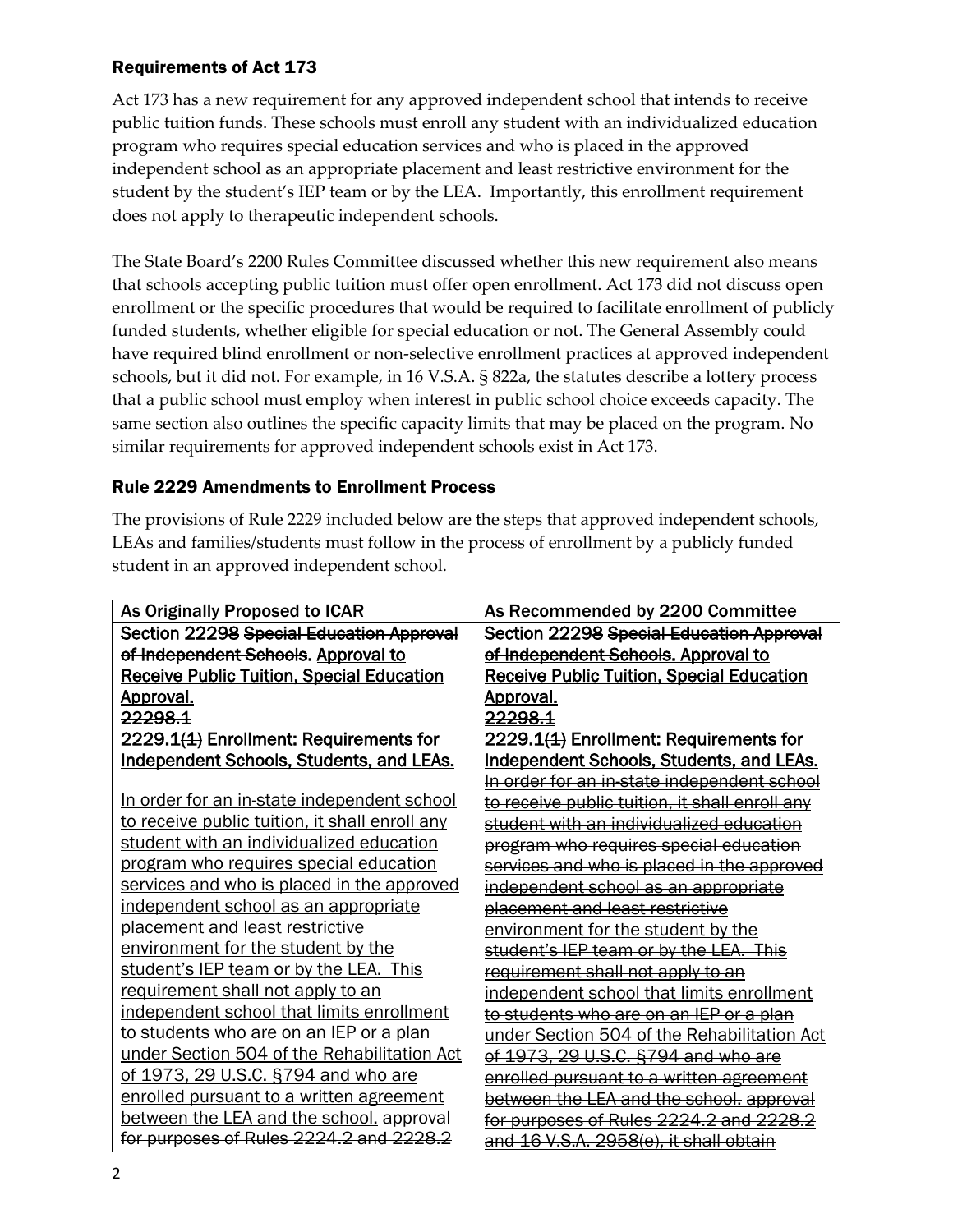| and 16 V.S.A. 2958(e), it shall obtain     | general independent school approval                 |
|--------------------------------------------|-----------------------------------------------------|
| general independent school approval        | pursuant to Rule 2200, and also receive             |
| pursuant to Rule 2200, and also receive    | approval for special education purposes             |
| approval for special education purposes    | from the State Board of Education after a           |
| from the State Board of Education after a  | determination that its staff, programs and          |
| determination that its staff, programs and | facilities meet state and federal special           |
| facilities meet state and federal special  | education standards.                                |
| education standards.                       |                                                     |
|                                            | <b>Procedure for Publicly Funded Students</b>       |
|                                            | <b>Receiving Special Education Services to</b>      |
|                                            |                                                     |
|                                            | <b>Enroll in an Approved Independent School</b>     |
|                                            | a) Each approved independent school shall           |
|                                            | maintain and follow a written enrollment            |
|                                            | policy which, at minimum, shall provide the         |
|                                            | following:                                          |
|                                            | 1) The student or the parent of a student           |
|                                            | seeking to attend the approved                      |
|                                            | independent school shall voluntarily submit         |
|                                            | an application;<br>2) Any special considerations or |
|                                            | requirements for a student's acceptance or          |
|                                            | enrollment, none of which shall                     |
|                                            | disadvantage a student based on the                 |
|                                            | student's membership in a protected class.          |
|                                            | the student's actual or suspected disability.       |
|                                            | or the student's socioeconomic status;              |
|                                            | 3) If the student satisfies other                   |
|                                            | requirements of the school's enrollment             |
|                                            | policy, the school shall accept the student         |
|                                            | as a candidate for admission;                       |
|                                            | 4) Candidates for admission shall be                |
|                                            | accepted for enrollment in a non-                   |
|                                            | discriminatory manner. No student shall be          |
|                                            | denied acceptance for enrollment if the             |
|                                            | reason for denial is that the student is            |
|                                            | disabled as defined in section 504 of the           |
|                                            | Rehabilitation Act of 1973 as amended or            |
|                                            | that the student is in need of special              |
|                                            | education services. No student shall be             |
|                                            | denied acceptance for enrollment on the             |
|                                            | basis of race, creed, color, national origin,       |
|                                            | marital status, sex, sexual orientation, or         |
|                                            | gender identity or any other classification         |
|                                            | protected by federal or state law.                  |
|                                            | b) Upon the student's acceptance for                |
|                                            | enrollment, the student's IEP team shall            |
|                                            | meet to determine how the student's                 |
|                                            | services shall be provided. The approved            |
|                                            | independent school and the LEA shall                |
|                                            | follow the procedures in 2229.4, after              |
|                                            | which the student shall be enrolled in the          |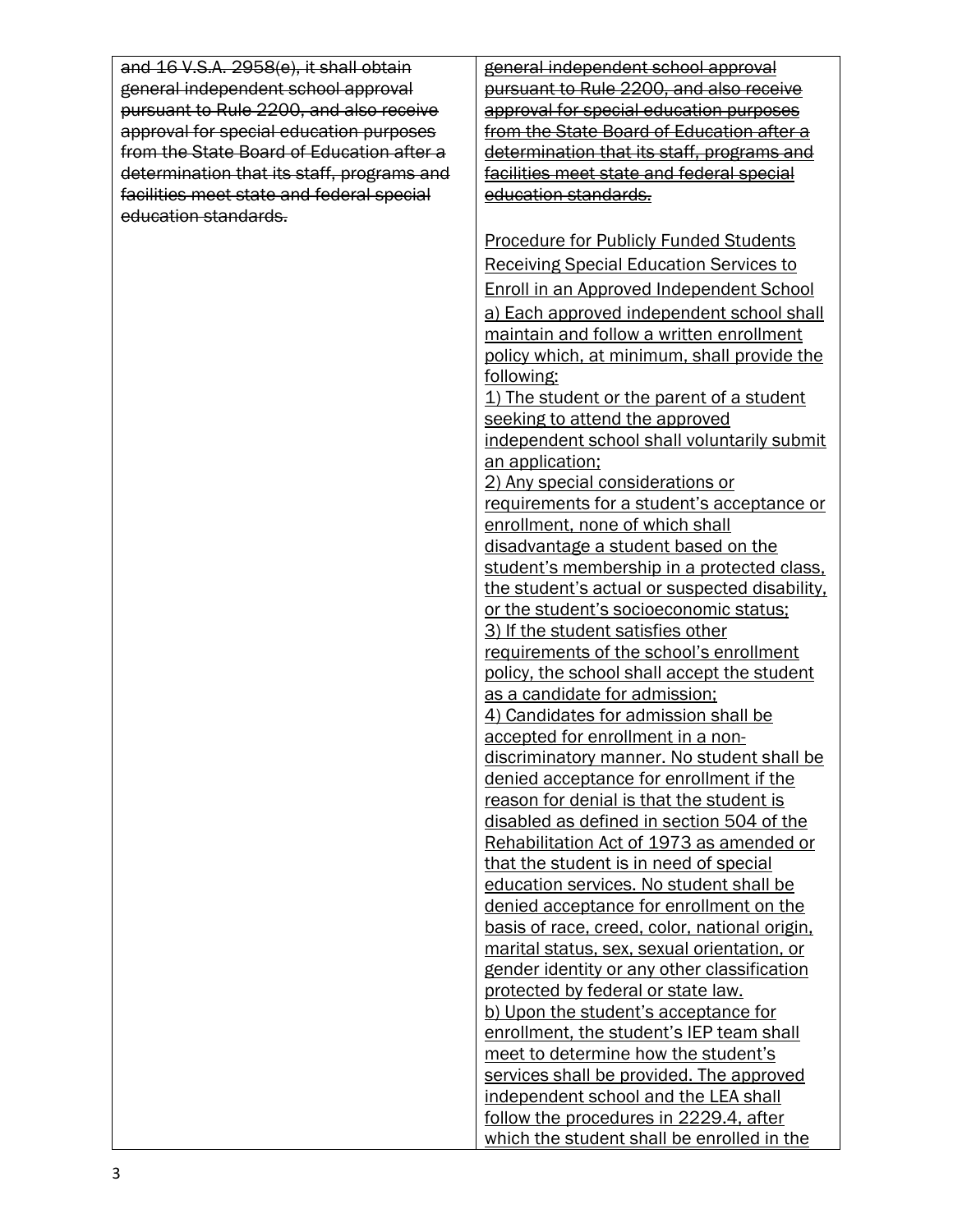|                                                                     | approved independent school or, upon the                                                 |
|---------------------------------------------------------------------|------------------------------------------------------------------------------------------|
|                                                                     | decision of the hearing officer in Rule                                                  |
|                                                                     | 2229.4(f), below, the IEP team shall                                                     |
|                                                                     | consider an alternative enrollment for the                                               |
|                                                                     | student.                                                                                 |
|                                                                     | c) When a publicly funded student seeks to                                               |
|                                                                     |                                                                                          |
|                                                                     | attend an approved independent school                                                    |
|                                                                     | after the start of the school year, the                                                  |
|                                                                     | student shall be provisionally enrolled                                                  |
|                                                                     | consistent with this rule (2229.3), during                                               |
|                                                                     | which time the LEA of residence shall agree                                              |
|                                                                     | to pay tuition on the student's behalf until                                             |
|                                                                     | the procedures in 2229.4 have been                                                       |
|                                                                     | completed and the student is enrolled, or                                                |
|                                                                     | until the hearing officer issues a decision                                              |
|                                                                     | pursuant to subsection Rule 2229.4(f).                                                   |
|                                                                     | below.                                                                                   |
|                                                                     | d) The procedures in this section, 2229.1,                                               |
|                                                                     | shall not apply to a therapeutic                                                         |
|                                                                     | independent school.                                                                      |
| 2229.4 Procedure for Publicly Funded                                | 2229.4 Procedures for Ensuring the                                                       |
| <b>Students Receiving Special Education</b>                         | <b>Provision of Special Education Services to</b>                                        |
| <b>Services to Enroll in an Approved</b>                            | <b>Publicly Funded Students Enrolled in</b>                                              |
| <b>Independent School.</b>                                          | <b>Independent Schools.</b>                                                              |
| (a) The student or the student's parent shall                       | a) Upon the acceptance for enrollment of a                                               |
| voluntarily request the enrollment.                                 | student with an individualized education                                                 |
| (1) In this subsection, to "enroll" a                               | program in an independent school, the LEA                                                |
| student means that an approved                                      | of the student's residence shall promptly                                                |
| independent school will offer a position                            | convene an IEP or 504 team meeting. The                                                  |
| in the school to a student, provided that                           | meeting shall be held prior to the start of                                              |
| the provisions of this subsection relating                          | the academic year in which the student is                                                |
| to LEA responsibilities are met and the                             | enrolled. The Independent School shall                                                   |
| student meets the other requirements of                             | designate personnel to participate in the                                                |
| the school's enrollment policies.                                   | IEP or 504 meeting. At the meeting, the                                                  |
| (2) A school shall enroll all publicly                              | team, which includes the parent, and the                                                 |
| funded students on a first come first                               | student where appropriate, shall determine                                               |
| served basis until capacity is reached.                             | how to ensure the provision of a free and                                                |
| (b) The student's IEP team or the LEA shall                         | appropriate public education in accordance                                               |
| determine whether the enrollment is an                              | with the student's IEP.                                                                  |
| appropriate placement and least restrictive                         | b) The LEA and the Independent School                                                    |
| environment.                                                        | together with the student's IEP team shall                                               |
| (c) The student's IEP team and the LEA                              | work collaboratively to ensure the student's                                             |
|                                                                     | services are provided in accordance with                                                 |
| shall comply with all applicable federal and<br>State requirements. | state and federal law.                                                                   |
| (d) If the student's enrollment, pursuant to                        |                                                                                          |
| subsection (b) of this Rule, is based on                            | c) For placement purposes under the IDEA.                                                |
| provision of certain services in the                                | the IEP team shall ensure the IEP process<br>reflects the student's choice of enrollment |
| student's IEP, then the LEA and the school                          | in the independent school, notwithstanding                                               |
| shall work collaboratively to identify a                            | SBE Rule 2354.3(a)(2). In this context,                                                  |
| solution.                                                           | "placement" refers not to the specific site                                              |
|                                                                     | of the educational placement, but to the                                                 |